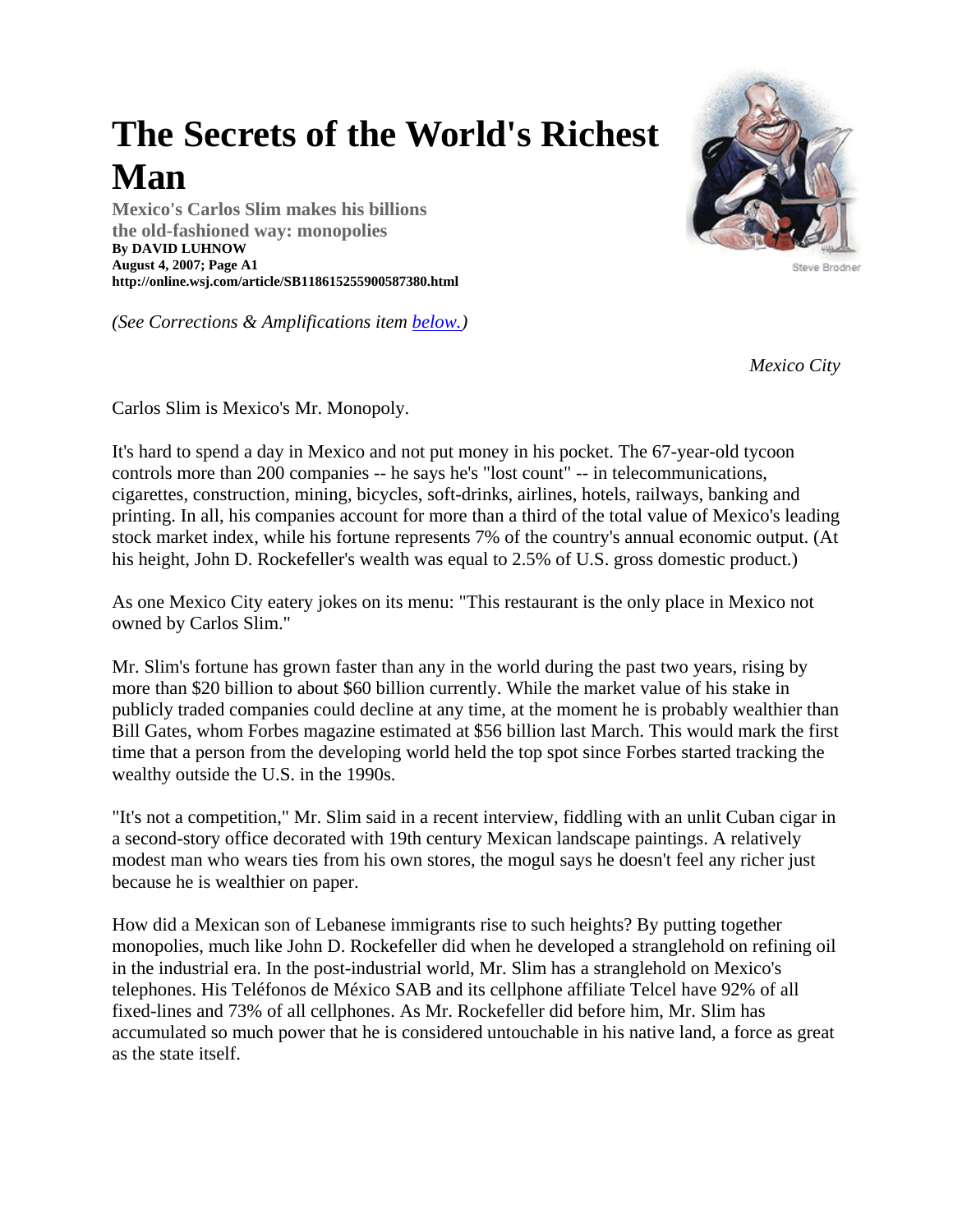

The portly Mr. Slim is a study in contradiction. He says he likes competition in business, but blocks it at every turn. He loves talking about technology, but doesn't use a computer and prefers pen and paper. He hosts everyone from Bill Clinton to author Gabriel García Márquez at his Mexico City mansion, but is provincial in many ways, doesn't travel widely, and proudly says he owns no homes outside of Mexico. In a country of soccer fans, he likes baseball. He roots for the sport's richest team, the New York Yankees.

## INTERVIEW EXCERPTS

"This isn't a competition. Being a businessman isn't about that kind of competition. It's a competition for the marketplace."

*-- Carlos Slim, in a discussion with The Wall Street Journal. Read the edited excerpts.*

Admirers say the hard-charging Mr. Slim, an insomniac who stays up late reading history and has a fondness for reading about Ghengis Khan and his deceptive military strategies, embodies Mexico's potential to become a Latin tiger. His thrift in both his businesses and personal life is a model of restraint in a region where flamboyant Latin American business tycoons build lavish corporate headquarters and fly to Africa on hunting jaunts.

To critics, however, Mr. Slim's rise says a lot about Mexico's deepest problems, including the gap between rich and poor. The latest U.N. rankings place Mexico at 103 out of 126 nations measured in terms of equality. During the past two years, Mr. Slim has made about \$27 million a day, while a fifth of the country gets by on less than \$2 a day.

"It's like the U.S. and the robber barons in the 1890s. Only Slim is Rockefeller, Carnegie, and J.P. Morgan all rolled up into one person," says David Martínez, a Mexican investor who lives in Manhattan.

Monopolies have long been a feature of Mexico's economy. But in the past, politicians acted as a brake on big business to ensure that the business class didn't threaten their power. But political control faded in the 1990s with the privatization of much of the economy and the slow death of the Institutional Revolutionary Party, which held power for 71 years until 2000.

"It is surprising how big companies have captured the Mexican state. This is a risk to our democracy, and is suffocating our economy," says Eduardo Perez Motta, the country's antitrust chief.

As the face of the new elite, Mr. Slim presents an acute challenge for the country's young president, Felipe Calderón. He must decide whether to try and rein in Mr. Slim despite the mogul's standing as the country's largest private employer and taxpayer. Congress routinely kills legislation that threatens his interests, and his firms account for a chunk of the nation's advertising revenue, making the media reluctant to criticize him.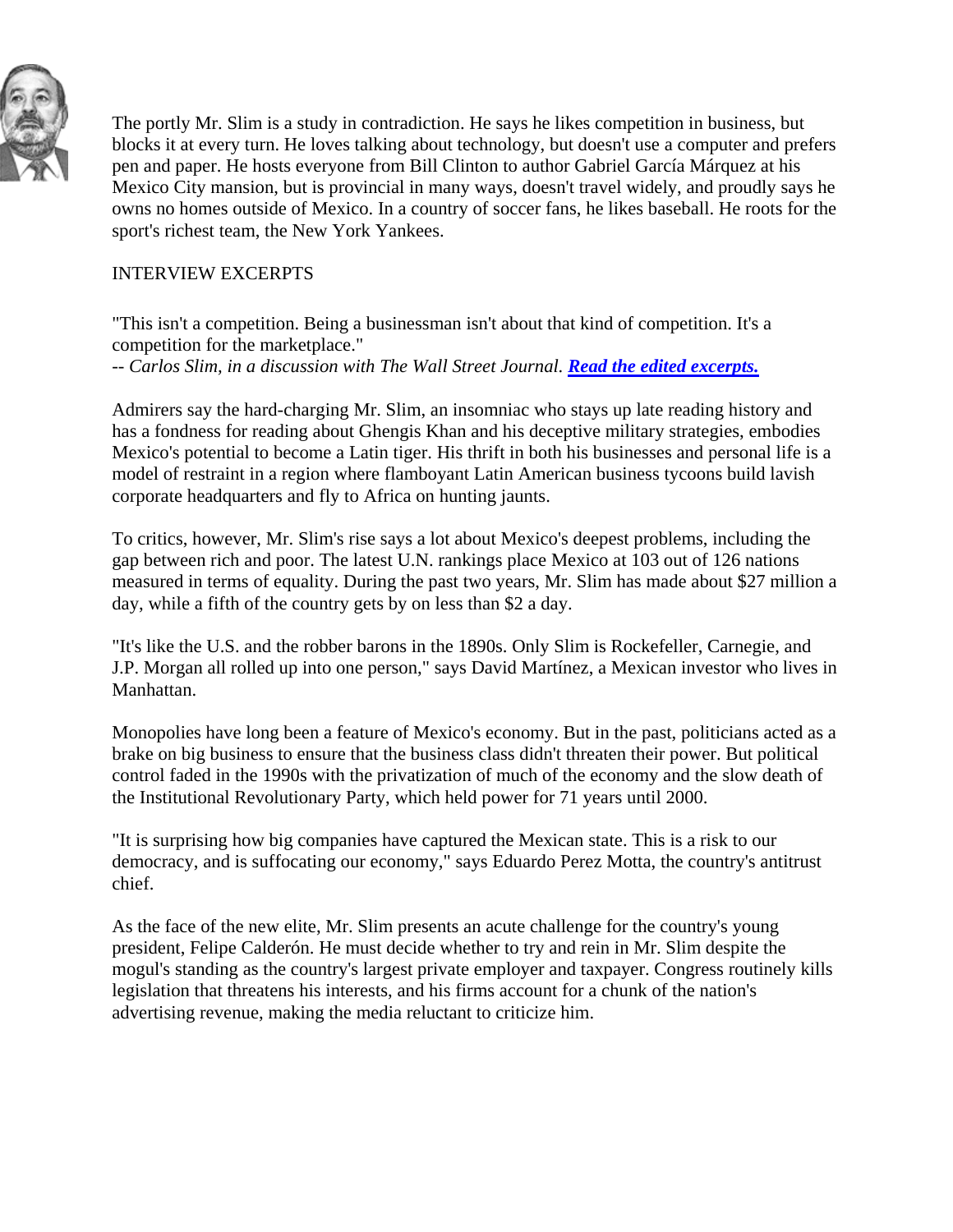During the past few months, Mr. Calderón has looked to cut a backdoor deal with Mr. Slim. In a series of face-to face meetings -- the details of which have surfaced for the first time -- the president has tried to convince Mr. Slim to accept greater competition, according to people

familiar with the talks. The government holds an important card: Mr. Slim can't offer video on his network -- a big potential market -- without government approval.

But even some within Mr. Calderón's camp privately say the closed-door talks play into Mr. Slim's hands by letting him circumvent the country's regulators, underscoring the weakness of Mexico's democratic institutions. Unless Mr. Calderón extracts big concessions from the mogul, they say, he may become too powerful to control. For his part, Mr. Slim says that his companies are "in constant contact" with regulators, but played down the notion of a secret negotiation.

A talkative man who is generally avuncular but who can easily lose his temper, Mr. Slim rejects the monopolist label. "I like competition. We need more competition," he says, sipping a Diet Coke. He stressed that many of his companies operate in competitive markets, and pointed out that Mexico accounts for only a third of sales at his cellphone company América Móvil SAB, which has clients from San Francisco to Sao Paolo.

Mr. Slim's strategy has been consistent over his long career: Buy companies on the cheap, whip them into shape, and ruthlessly drive competitors out of business. After Mr. Slim got control of Telmex in 1990, he quickly cornered the market for copper cables used by Telmex for telephone wires. He bought

one of the two main suppliers and made sure Telmex didn't buy any cable from the other big supplier, eventually prompting the owners to sell the company to him.

His control of Mexico's telephone system has slowed the nation's development. While telephones have long been standard in any American home, only about half of Mexican homes have them. Only 4% of Mexicans have broadband access. Mexican consumers and businesses also pay above-average prices for telephone calls, according to the Organization for Cooperation and Economic Development.

Mr. Slim agrees that many industries in Mexico are dominated by big companies. But he sees no harm as long as they offer good service and prices. "If a beer in Mexico costs 1 peso and in the U.S. it costs 2 pesos, then I don't see the problem," he says.

Despite countless measures over the years that show his companies charge high prices, Mr. Slim steadfastly rejects that notion. During an interview, he orders an aide to fetch his own telephone bills. "See? We charge \$14 per month for basic phone rental, cheaper than the U.S.," he says, pulling up a seat next to the reporter. That may be so, but additional fees in Mexico make most

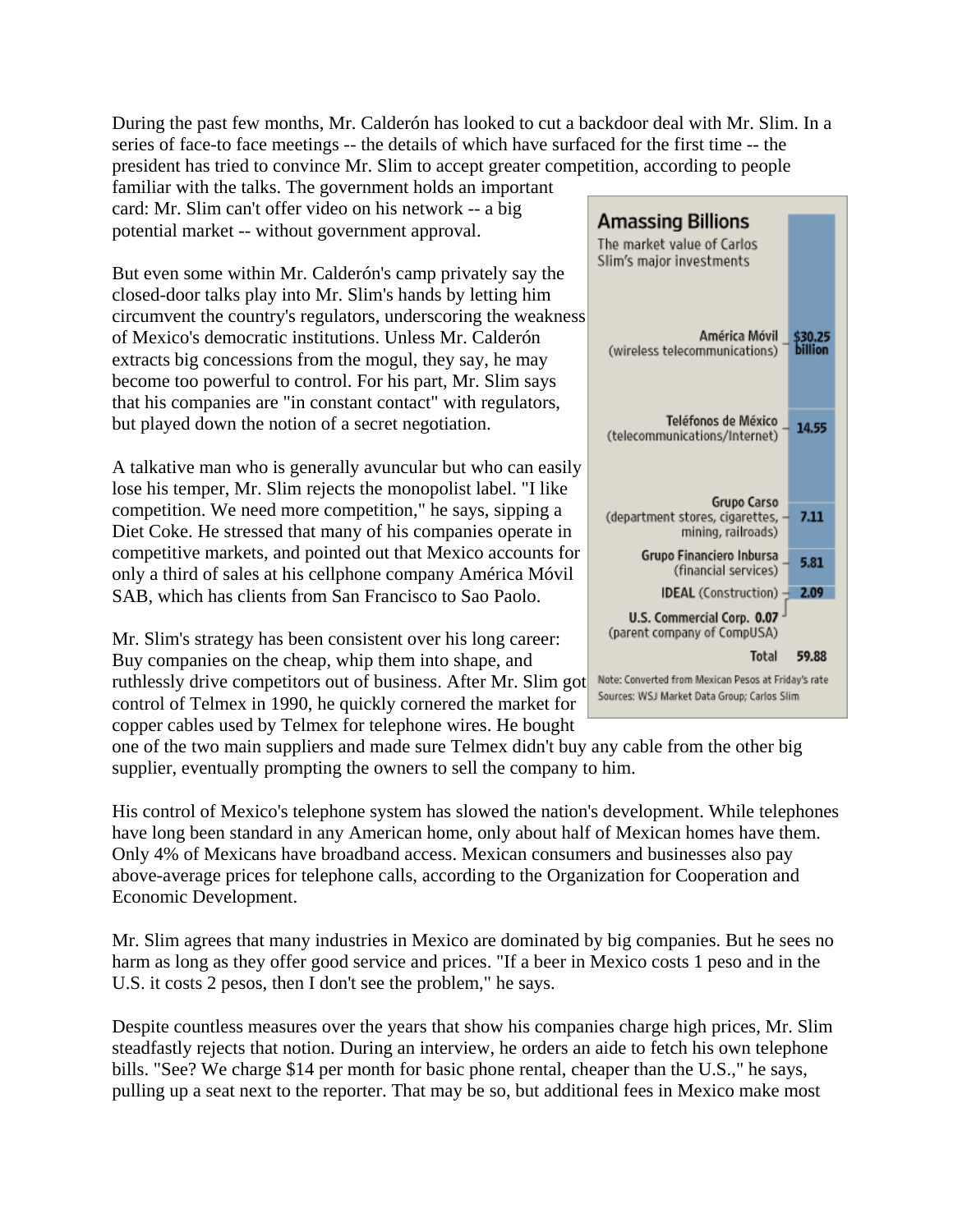phone bills more expensive than in the U.S. Mr. Slim's total phone bill at his own house was a whopping \$470 last month. "I have a lot of maids and my sons make calls," he says.

Mr. Slim says his success comes from spotting opportunity early, something he learned in part from reading futurist writer Alvin Toffler, who wrote the best-seller "Future Shock" in the 1970s, and who sends the mogul manuscripts to review. Pulling a dog-eared copy of Mr. Toffler's last book, "Revolutionary Wealth," Mr. Slim leafs through it and shows off his comments in the margins. "Some of his numbers were out of date," he mutters.

Mr. Toffler says he first met Mr. Slim on a trip to Mexico in 1993. Mr. Slim approached him after a speech, surrounded by his family and carrying one of Mr. Toffler's books, heavily underlined. The two have been friends ever since. "If you didn't know he was the richest guy in the world, you'd just think he was a likeable and intelligent guy," says Mr. Toffler.

The fifth of six children, Mr. Slim was born wealthy. His father, Julian Slim, made his fortune on a general store in downtown Mexico City called "The Orient Star." His father died when Mr. Slim was only 13.

Early on, Mr. Slim showed an aptitude for numbers that would help his career. He taught algebra at Mexico's largest public university while finishing his thesis, titled "Applications of Linear Theory in Civil Engineering." His love of numbers also drew him to baseball, a lifelong hobby. "In baseball...numbers talk," he once wrote. Even today, he enjoys discussing baseball, telling a reporter that slugger Barry Bonds should be remembered more for his walk ratio than his home runs.

After college, Mr. Slim and some friends became stockbrokers in the country's fledgling market. Trading by day and playing dominoes by night, the clique became known as "Los Casabolseros," or "The Stock Market Boys." Despite the success, friends say Mr. Slim, less of a party boy and more private than the rest, wanted to run companies rather than trade. "He never liked money as much as the rest of us. He just wanted to be a good businessman," says Enrique Trigueros, one of the casabolseros.

Mr. Slim soon got his chance. After turning around a soft-drink company and a printing firm in the late 1960s and mid 1970s, he made his first big move in 1981, buying a big stake in Mexico's second-biggest tobacco company, Cigatam, maker of Marlboro cigarettes in Mexico. The company generated the cash Mr. Slim needed to go on a buying spree.

A good time to buy came in 1982, a year that would shape Mr. Slim's destiny. That year, the collapsing price of oil threw Mexico into a tailspin. When departing president José López Portillo nationalized Mexico's banks, the traditional business elite feared the country was becoming socialist, and ran for the exits. Companies were selling for as little as 5% of their book value. Mr. Slim picked up dozens of leading firms for bargain-basement prices, a move that paid off when the economy recovered in the following years. He bought Mexico's largest insurer, Seguros de México, for \$44 million. Today, the company is worth at least \$2.5 billion.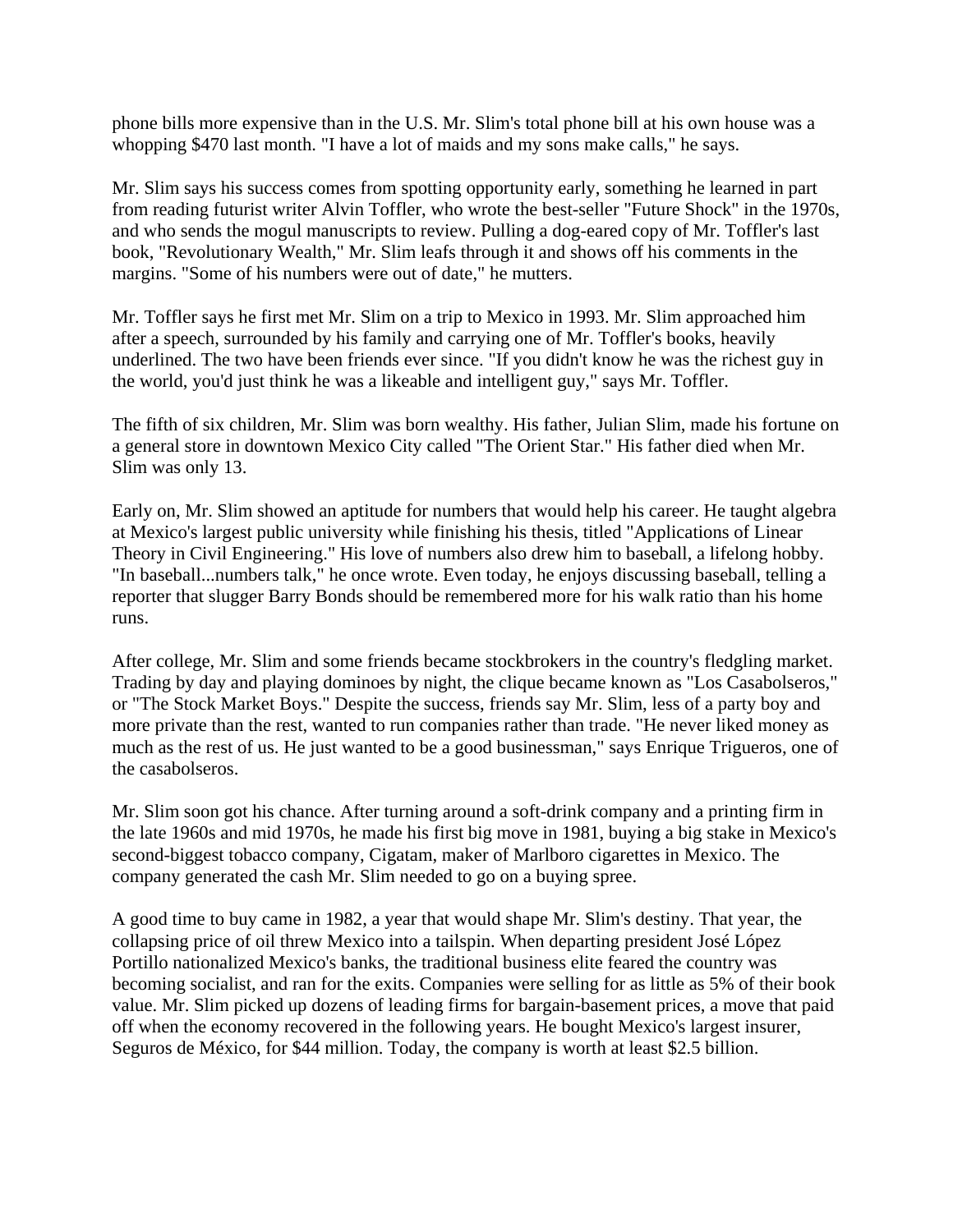"Countries don't go broke," an unflappable Mr. Slim told friends at the time. Indeed, Mr. Slim always says his inspiration to invest during the downturn came from his father, who bought out his partner in their general store during the worst days of the 1910-1917 Mexican revolution -- a bet that made his father a fortune when the fighting ended.

Mr. Slim still spots good values. From 2002 to 2004, he amassed a 13% stake in bankrupt carrier MCI, later selling it to Verizon Communications Corp. for \$1.3 billion. "He has never overpaid for anything," says Hector Aguilar Camín, a historian and friend. While the pair were on holiday in Venice, Mr. Slim once haggled with a store owner for several hours to get a \$10 discount on a tie.

Despite his abilities, many here believe his biggest break was the rise to power in 1988 of Carlos Salinas, a Harvard-educated technocrat bent on modernizing the country. The two men had struck up a friendship in the mid-1980s, and Mr. Salinas spoke of Mr. Slim as the country's brightest young businessman. Local wags dubbed the pair "Carlos and Charlies," after a popular local restaurant chain.

Under Mr. Salinas, hundreds of state companies were sold, including Telmex in 1990. Mr. Slim, together with Southwestern Bell and France Telecom, won the bid over one of his closest friends, Roberto Hernandez, who got together with GTE Corp. Mr. Hernandez later suggested the auction was rigged, something both Mr. Slim and Mr. Salinas have long denied. Regardless of whether there was favoritism in the sale of Telmex, the privatization process created a new class of super-rich in Mexico. In 1991, the country had two billionaires on the Forbes list. By 1994, at the end of Mr. Salinas's six-year term, there were 24. The richest of them all was Mr. Slim.

In retrospect, it is easy to see why Messrs. Slim and Hernandez considered Telmex a prize worth losing their friendship. Although countries like Brazil and the U.S. broke up state monopolies into a number of competing firms, Mexico sold its monopoly intact, barring competition during the first six years. And while countries like the U.S. initially barred local "baby bell" carriers from offering long-distance and cellular service in their same area, Telmex got to do all three at once, and across the entire country. Indeed, it won the only nationwide cellular-telephone concession, while rivals had to settle for concessions that were limited to certain regions. When competition was allowed in long distance, foreign carriers were limited to a minority stake in the fixed-line business. Mexico didn't even bother to set up a telephone regulator until three years after the sale.

Dan Crawford was one of those who took on Mr. Slim and lost. In 1995, the California native became chief operating officer of Avantel, a long-distance company partly owned by MCI and the bank of Mr. Hernandez, Mr. Slim's erstwhile friend. Avantel spent around \$1 billion building a new network, but it soon ran into trouble trying to connect to Telmex's network -- something it needed to complete calls to and from Telmex clients. Telmex executives simply ignored phone calls or failed to turn up for meetings, Mr. Crawford recalls.

When Telmex did connect the calls nearly a year later, the price was so high that Avantel paid 70 cents of every dollar it made to Mr. Slim's company, according to Mr. Crawford. When Avantel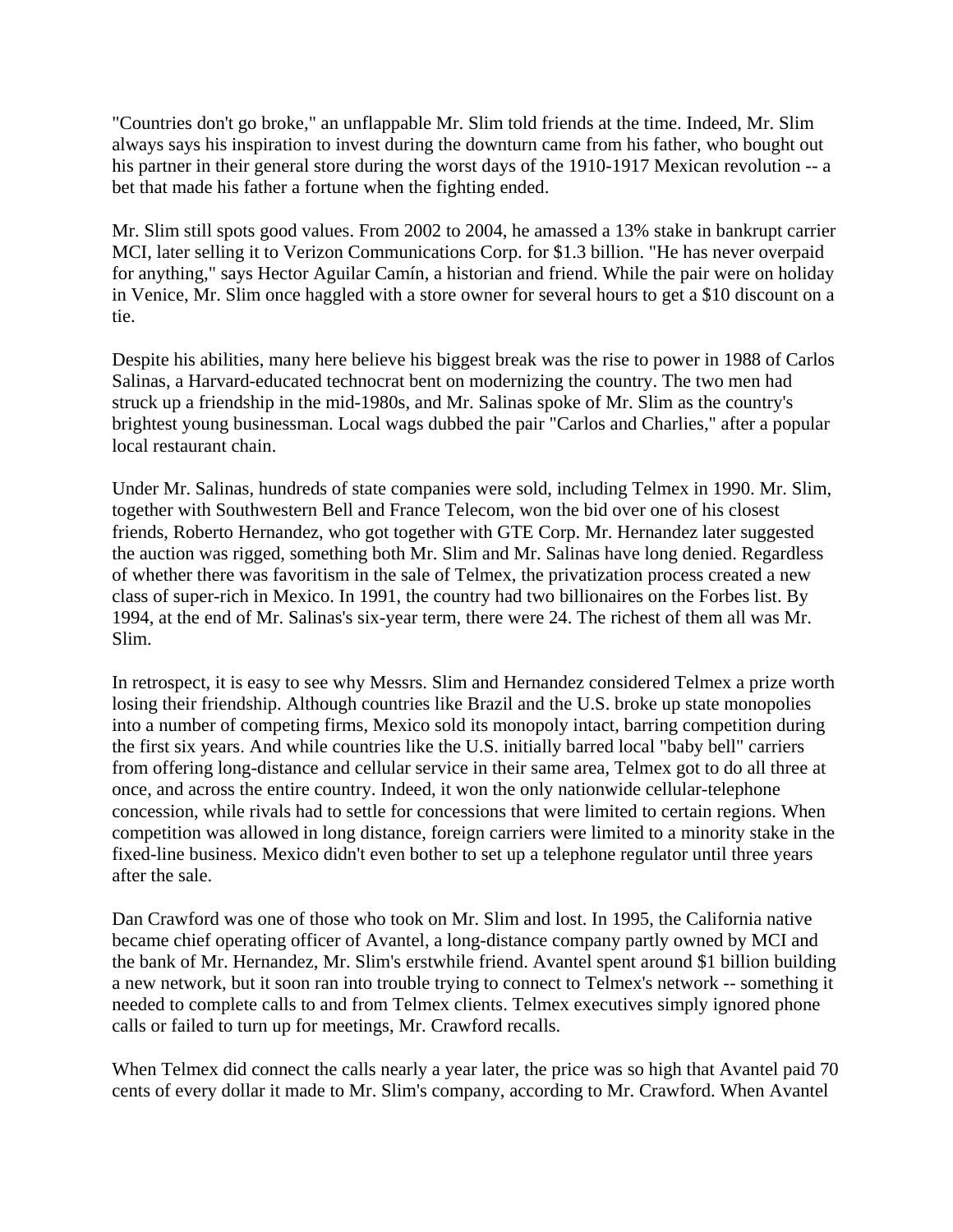took Telmex to court for monopolistic practices, Telmex responded by asking a judge to issue an arrest warrant for Avantel's top lawyer in Mexico, Luis Mancera, on trumped up charges, Mr. Crawford says. Mr. Slim confirms the story, but says a Telmex lawyer acted rashly, and that the judicial proceeding was dropped. Mr. Mancera declined to comment.

"Slim is very aggressive," says Mr. Crawford, who recently retired from MCI. Avantel eventually defaulted on its debts in 2001, much of which were scooped up by Mr. Slim and later sold for a profit. Avantel was sold recently to another Mexican firm for \$485 million -- a fraction of what it invested in Mexico.

For his part, Mr. Slim says Avantel and others mistakenly focused on the long-distance market, which was in decline, rather than wireless, which was growing.

It hasn't been much easier taking on Mr. Slim in the wireless market either. In 2004, Spain's Telefónica SA began selling handsets at a loss here to build market share. But it soon realized that tens of thousands of phones were purchased but never used. According to a case currently at Mexico's antitrust agency, Telefónica says that Telcel distributors bought the phones to keep them off the market, in some cases swapping the phone's existing chip with their own and reselling the handset.

When asked about this practice, Mr. Slim says "It could be. That happens to all of us. If you sell something for \$50 or \$20 that costs \$100, someone's going to buy it." His spokesman and son-inlaw, Arturo Elías, says the distributors acted without Telcel's knowledge.

Attempts to regulate Mr. Slim's companies have largely failed over the years. Mexico's telephone regulator, Cofetel, was so weak in the 1990s that Telmex's rivals dubbed it "Cofetelmex." When the regulator did try to act, Mr. Slim's lawyers blocked it in the country's Byzantine courts.

The Telmex chief also had friends in high places. Vicente Fox, Mexico's first opposition president when he won in 2000, tapped a former Telmex employee, Pedro Cerisola, to be his minister of communications and transport. During his tenure, Mr. Cerisola rarely moved against Telmex, say executives from rival telephone companies. Mr. Cerisola declined to comment.

Using money from his telephone empire, Mr. Slim has expanded into Latin American markets as well as new industries in Mexico. His cellphone company América Móvil has 124 million customers and operates in more than a dozen Latin American nations. In Mexico, he has focused on industries that depend on government contracts. His new construction company, Ideal SAB, is currently bidding to run some of Mexico's biggest highways. His new oil-services company recently built the country's biggest oil platform.

Some of Mexico's business leaders say in private that they feel Mr. Slim has grown too greedy. The death of his wife, Soumaya, from kidney disease in 1999 left him without an anchor, says Mr. Trigueros, Mr. Slim's friend from his stockbroker days. "She was a special woman, the kind who keeps a guy in line. Nowadays, he only has business to think about," he says.